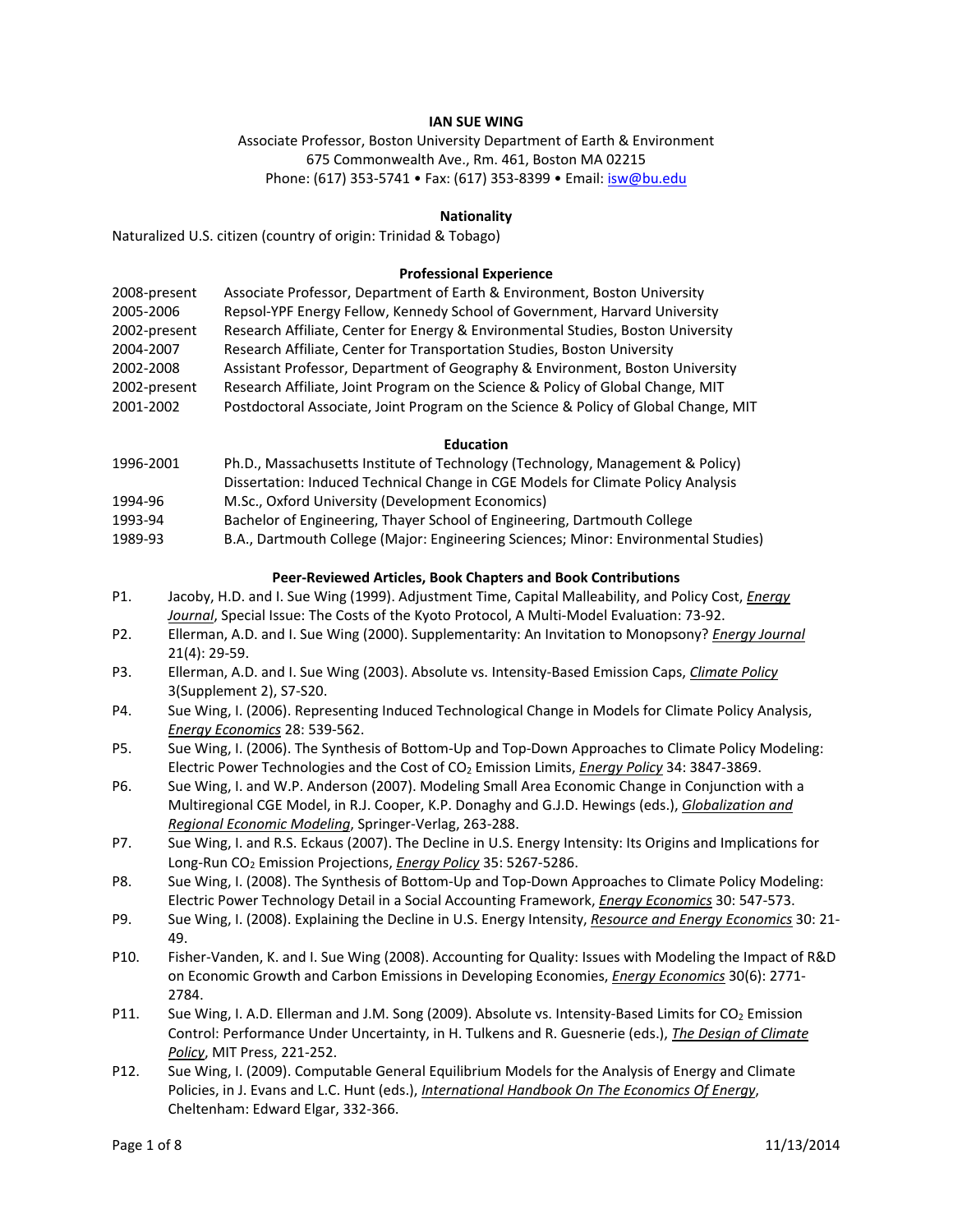- P13. Bauer, D.M. and I. Sue Wing (2010). Economic Consequences of Pollinator Declines: A Synthesis, *Agricultural and Resource Economics Review* 39: 368‐383.
- P14. National Research Council (2010). *Hidden Costs of Energy: Unpriced Consequences of Energy Production and Use*, Washington DC: National Academies Press.
- P15. Sue Wing, I. and J.L. Walker (2010). The Geographic Dimensions of Electoral Polarization in the 2004 U.S. Presidential Vote, in A. Paez, J. Le Gallo, R. Buliung, and S. Dall'Erba (eds.) *Progress in Spatial Analysis: Theory and Computation, and Thematic Applications*, Springer.
- P16. Webster, M., I. Sue Wing and L. Jakobovits (2010). Second-Best Instruments for Near-Term Climate Policy: Intensity Targets vs. the Safety Valve, *Journal of Environmental Economics & Management* 59: 250‐259.
- P17. Sue Wing, I. (2011). Computable General Equilibrium Models for the Analysis of Economy‐Environment Interactions, in A. Batabyal and P. Nijkamp (eds.) *Research Tools in Natural Resource and Environmental Economics*, Hackensack: World Scientific, 255‐305.
- P18. Fisher‐Vanden, K., K. Daenzer, I. Sue Wing and K. Calvin (2012). Decomposing the Impact of Alternative Technology Sets on Future Carbon Emissions Growth, *Energy Economics* 34(Supp. 3): S359‐S365.
- P19. Fisher‐Vanden, K., I. Sue Wing, E. Lanzi and D.C. Popp (2013). Modeling climate change feedbacks and adaptation responses: recent approaches and shortcomings, *Climatic Change* 117: 481‐495.
- P20. Sue Wing, I. and K. Fisher-Vanden. (2013). Confronting the Challenge of Integrated Assessment of Climate Adaptation: A Conceptual Framework, *Climatic Change* 117: 497‐514.
- P21. Gately, C.K., L.R. Hutyra, I. Sue Wing and M.N. Brondfield. (2013). A bottom up approach to on-road CO<sub>2</sub> emissions estimates: improved spatial accuracy and applications for regional planning, *Environmental Science and Technology* 47: 2423‐2430.
- P22. Lanzi, E. and I. Sue Wing (2013). Capital Malleability, Emission Leakage and the Cost of Partial Climate Policies: General Equilibrium Analysis of the European Union Emission Trading System, *Environmental and Resource Economics* 55: 257‐289.
- P23. Baldwin, J. and I. Sue Wing (2013). The Spatiotemporal Evolution of U.S. Carbon Dioxide Emissions: Stylized Facts and Implications for Climate Policy, *Journal of Regional Science* 53: 672‐689.
- P24. Daenzer, K., Ian Sue Wing and K. Fisher‐Vanden (2014). Coal's medium‐run future under atmospheric greenhouse gas stabilization, *Climatic Change* 123: 763‐783.
- P25. Jacoby et al (2014). Ch. 27: Mitigation, in J.M. Melillo, T.C. Richmond, and G.W. Yohe (eds.), *Climate Change Impacts in the United States: The Third National Climate Assessment*, U.S. Global Change Research Program, 27‐1–27‐nn.
- P26. Keenan, T.F., et al (2014). Net carbon uptake has increased through warming-induced changes in temperate forest phenology, *Nature Climate Change* 4: 598–604.
- P27. Sue Wing, I. and E. De Cian (2014). Integrated assessment: Modelling agricultural adaptation, *Nature Climate Change* 4: 535–536.
- P28. Sue Wing, I. and E.J. Balistreri (2014). Computable General Equilibrium Models for Economic Policy Evaluation and Economic Consequence Analysis, *Oxford University Press Handbook on Computational Economics and Finance*, forthcoming.
- P29. Sue Wing, I., A.Z. Rose and A. Wein (2014). Economic Impacts of the ARkStorm Scenario, *Natural Hazards Review*, forthcoming.

## **Reports and Conference Proceedings**

- R1. Harnisch, J., I. Sue Wing, H.D. Jacoby and R.G. Prinn (1998). Primary Aluminum Production: Climate Policy, Emissions, and Costs, *MIT Joint Program on the Science & Policy of Global Change Report* No. 44, Cambridge MA.
- R2. H.D. Jacoby, R. Schmalensee and I. Sue Wing (1998). Toward a Useful Architecture for Climate Change Negotiations, *Proceedings of the OECD Workshop on the Economic Modeling of Climate Change*, Paris, 17‐ 18 September.
- R3. M.H. Babiker, J.M. Reilly, M. Mayer, R.S. Eckaus, I. Sue Wing and R.C. Hyman (2001). The MIT Emissions Prediction and Policy Analysis (EPPA) Model: Revisions, Sensitivities, and Comparison of Results, *MIT Joint Program on the Science & Policy of Global Change Report* No. 71, Cambridge MA.
- R4. Sue Wing, I. and R.S. Eckaus (2003). The Energy Intensity of U.S. Production: Sources of Long-Run Change, *Proceedings of the 23rd IAEE North American Conference*, Mexico City.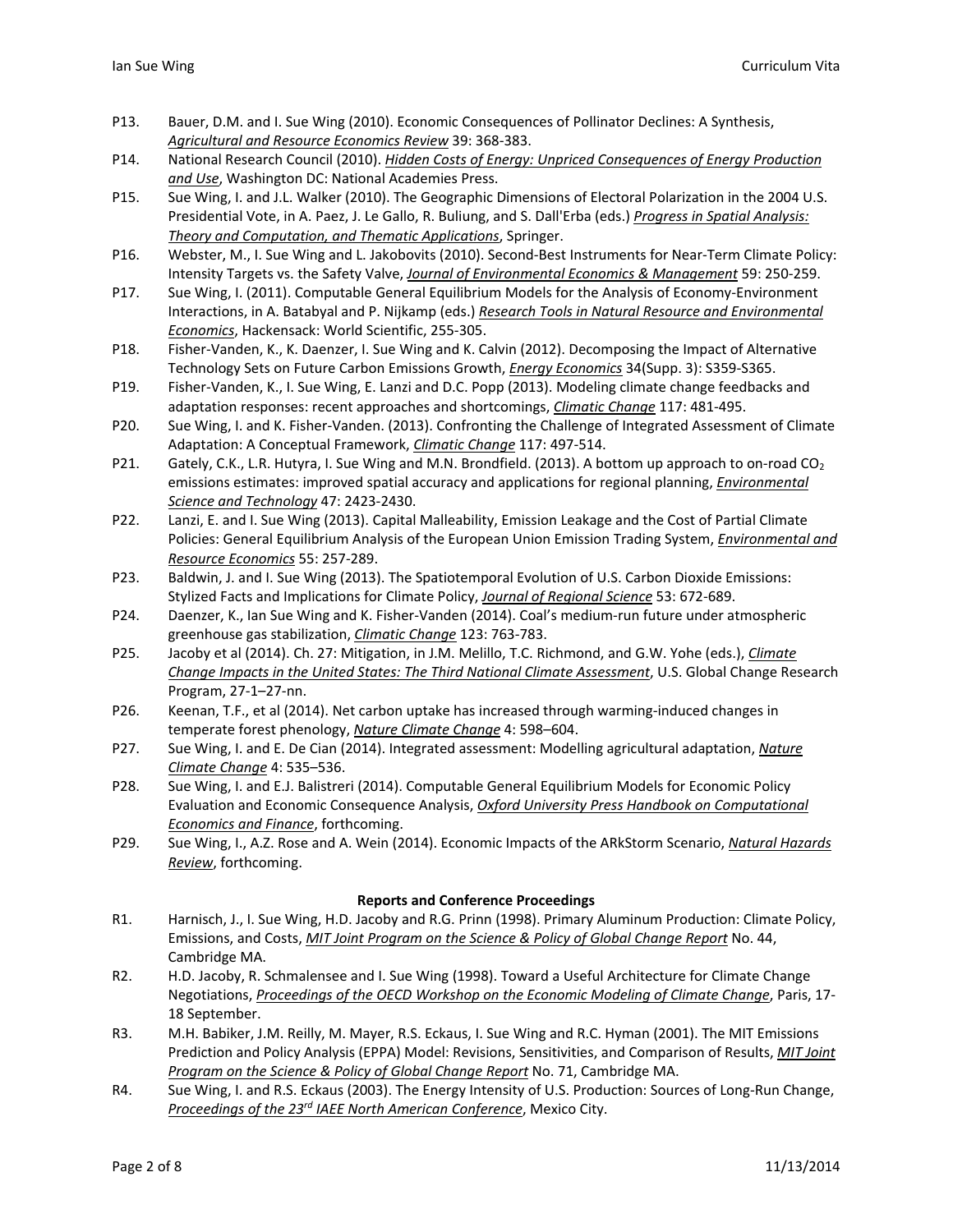- R5. Sue Wing, I. (2004). Computable General Equilibrium Models and Their Use in Economy-Wide Policy Analysis, *MIT Joint Program on the Science & Policy of Global Change Technical Note* No. 6, Cambridge MA.
- R6. Sue Wing, I. and R.S. Eckaus (2004). Explaining Long-Run Changes in the Energy Intensity of the U.S. Economy, *MIT Joint Program on the Science & Policy of Global Change Report* No. 116, Cambridge MA.
- R7. Sue Wing, I. and D.C. Popp (2005). Representing Endogenous Technological Change in Models for Climate Policy Analysis: Theoretical and Empirical Considerations, invited chapter in M. Hanneman and A. Farrell (eds.), *Managing Greenhouse Gas Emissions in California*, California Climate Change Center at U.C. Berkeley.
- R8. Sue Wing, I., W.P. Anderson and T.R. Lakshmanan (2008). The Broader Benefits of Infrastructure Investment, *International Transport Forum Round Tables No. 140: The Wider Economic Benefits of Transport, Macro‐, Meso‐ and Micro‐Economic Transport Planning and Investment Tools*, Paris: OECD, 151‐180.
- R9. Abler, D., K. Fisher‐Vanden, M. McDill, R. Ready, J. Shortle, I. Sue Wing and T. Wilson (2009). *Economic Impacts of Projected Climate Change in Pennsylvania*, Report to the Pennsylvania Department of Environmental Protection.
- R10. Porter, K., et al (2010). Overview of the ARkStorm scenario, *U.S. Geological Survey Open‐File Report 2010‐ 1312*.
- R11. Wein, A., A. Rose, I. Sue Wing, and D. Wei (2013). Economic Impacts of the SAFRR Tsunami Scenario in California, in S. Ross and L. Jones (eds.), The SAFRR (Science Application for Risk Reduction) Tsunami Scenario, *USGS Open File Report 2013–1170*, Chapter H.
- R12. Sue Wing, I. (2013). Climate Change and US Electric Power, *American Economic Association 2013 Annual Meeting*, San Diego, CA.

## **Working Papers and Manuscripts Under Review**

- W1. Sue Wing, I. (2004). Induced Technical Change and the Cost of Climate Policy.
- W2. Sue Wing, I. (2006). Induced Technological Change: Firm Innovatory Responses to Environmental Regulation.
- W3. Sue Wing, I. (2007). The Regional Impacts of U.S. Climate Change Policy: A General Equilibrium Analysis.
- W4. Sue Wing, I. and M. Kolodziej (2008). The Regional Greenhouse Gas Initiative: Emission Leakage and the Effectiveness of Interstate Border Adjustments.
- W5. Lanzi, E., and I. Sue Wing (2010). Directed Technical Change in the Energy Sector: an Empirical Test of Induced Directed Innovation.
- W6. Sue Wing, I. (2010). The Regional Incidence of a National Greenhouse Gas Emission Limit: Title VII of the American Clean Energy and Security Act.
- W7. Bauer, D.M. and I. Sue Wing (2011). The Macroeconomic Cost of Catastrophic Pollinator Declines.

#### **Other Publications and Editorials**

- 1. Coming to Terms..., in A. Garrod and J. Davis (eds.), *Crossing Customs: International Students Write on U.S. College Life and Culture*, Garland Studies in Higher Education No. 18., Falmer Press, New York: Taylor & Francis, 1999.
- 2. Sue Wing, I. and R.S. Eckaus (2003). Technological Change and the Continuing Puzzles and Implications for Climate Policy, *USAEE Dialogue* 11(3): 9‐13.

### **Invited Presentations and Lectures**

- 1. Climate Change and US Electric Power, *Harvard Kennedy School Asia Energy Leaders Program*, Jun. 17, 2013; *International Food Policy Research Institute*, Apr 5., 2013; *Pennsylvania State University Geosciences Dept.*, 30 Jan., 2013; *American Economic Association 2013 Annual Meeting*, San Diego CA, 6 Jan, 2013.
- 2. Strengthening the Empirical Basis for Climate Policy Models, *International Workshop on Innovation in Energy Technologies: What Can We Learn from Patent Data?* Venice, 19‐20 May, 2011.
- 3. Sectoral and Regional Disaggregation and Interactions, USEPA‐DOE workshop on *Improving the Assessment and Valuation of Climate Change Impacts for Policy and Regulatory Analysis*, Washington DC, 18‐19 Nov., 2010.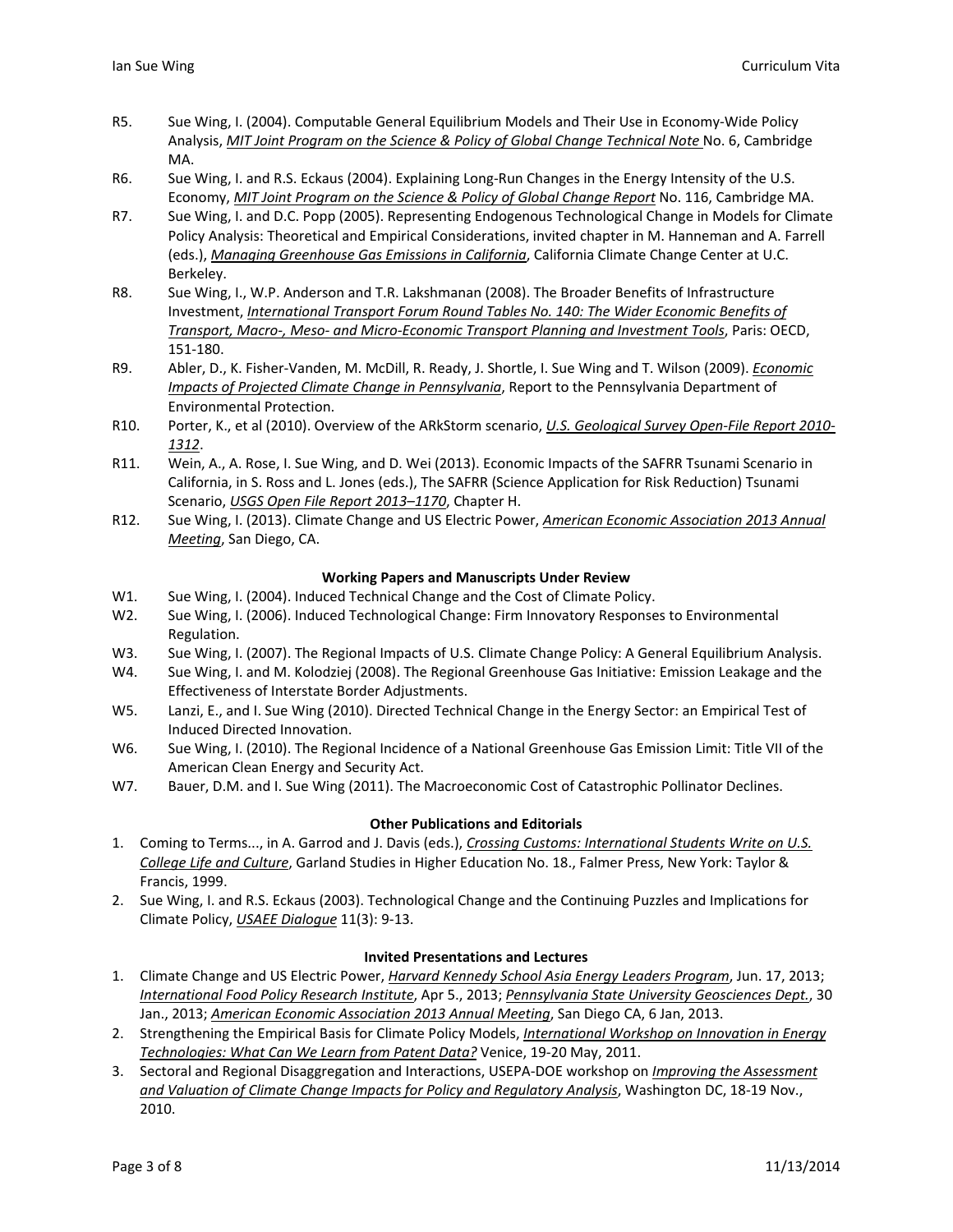- 4. Panelist, *Energy Modeling Forum 24*, Washington DC, 24‐25 Oct., 2010.
- 5. The Regional Incidence of U.S. Climate Policy, *Environmental Defense Fund Climate Economics Seminar*, 7 May, 2009.
- 6. The Regional Greenhouse Gas Initiative: Emission Leakage and the Effectiveness of Border Adjustments, *Arizona State University Economics of Climate Policy Workshop*, 19 Mar., 2008.
- 7. Economic Impacts of California's Greenhouse Gas Emission Target: Quantifying the Implications of Key Uncertainties *Dartmouth College Applied Statistics Working Group*, 29 Feb., 2008.
- 8. Using Computable General Equilibrium Models for Climate Policy Analysis, *Environmental Defense*, New York NY, 1 Feb., 2008.
- 9. The Regional Greenhouse Gas Initiative: Emission Leakage and the Effectiveness of Border Adjustments, *Regulatory Policy Program Seminar*, Harvard Kennedy School, 15 Feb., 2008.
- 10. Discussant, *Transport & Public Utilities Group Session at the 2008 Allied Social Science Associations Meeting*, New Orleans, LA, Jan. 5, 2008.
- 11. Discussant, *Yale One‐Day Environmental Economics Meeting*, 16 Nov., 2007.
- 12. The Regional Greenhouse Gas Initiative: Emission Leakage and the Effectiveness of Border Adjustments, *Cornell University Regional Economics Seminar*, 14 Nov., 2007.
- 13. RGGI, Carbon Leakage, and the Influence of Border Measures, Environmental Modeling session at *INFORMS Annual Meeting 2007*, Seattle WA, 7 Nov., 2007.
- 14. The Broader Benefits of Infrastructure Investment, *OECD/ECMT Research Round Table on Macro‐, Meso‐ and Micro‐Infrastructure Planning and Assessment*, Boston University, 25‐26 Oct., 2007.
- 15. Technology and Market Assumptions in Renewable Energy Models, *Renewable Energy Modeling Analysis Partnership Meeting*, U.S. Dept. of Energy, Washington DC, 3 Nov., 2006.
- 16. Panelist, *EPA Workshop on Characterizing, Quantifying, and Communicating Uncertainties: Assessment of the Effects of Global Change on U.S. Regional Air Quality*, Research Triangle Park, NC, 1‐2 Nov., 2006.
- 17. The Decline in U.S. Energy Intensity: Its Origins and Implications for Long-Run CO<sub>2</sub> Emission Projections, in "*Climate Policy Without Cost: Can Technology Solve the Climate Problem?" An Inter‐agency Workshop*, Washington DC, Jul. 18, 2006.
- 18. Explaining Long‐Run Changes in the Energy Intensity of the U.S. Economy, *Western Economic Association 81st Annual Conference*, San Diego CA, Jun. 29‐Jul. 3, 2006.
- 19. Explaining Long‐Run Changes in the Energy Intensity of the U.S. Economy, *NBER Productivity Lunch*, Cambridge MA, Feb. 7, 2006.
- 20. Induced Technical Change: Firm Innovatory Responses to Environmental Policy, *Yale Environmental Economics Seminar*, Feb. 28, 2007.
- 21. Induced Technical Change: Firm Innovatory Responses to Environmental Policy, *Rensselaer Polytechnic Institute Economics Dept.*, Apr. 24, 2006.
- 22. Induced Technical Change: Firm Innovatory Responses to Environmental Policy, *Ohio State University Agricultural Economics Dept.*, Apr. 20, 2006.
- 23. Induced Technical Change: Firm Innovatory Responses to Environmental Policy, *Dartmouth College Workshop on Technical Change and the Environment*, Mar. 25, 2006.
- 24. Discussant, *NBER Environmental Economics Working Group Meeting*, Cambridge MA, Apr. 7‐8, 2006.
- 25. New Developments in Macroeconomic Modeling Using Computational General Equilibrium (CGE) Models for Climate Change Studies, *California Energy Commission*, Sacramento CA, Feb. 9, 2006.
- 26. Discussant, *IAEE Session at the 2006 Allied Social Science Associations Meeting*, Boston MA, Jan. 6‐8, 2006.
- 27. Discussant, *EPA/WRI/JED/SAGE Colloquium on Socioeconomic Drivers of Greenhouse Gases*, Washington DC, Sep. 29‐30, 2005.
- 28. The role of technological change in reducing energy intensity, *NCCR Climate Symposium 2005: Interfaces between Climate and Economic Dynamics*, Interlaken, Switzerland, Mar. 3‐5, 2005.
- 29. Using CGE Models for Economy‐wide Policy Analysis, *MIT Laboratory for Energy and the Environment*, Sep. 13 and 20, 2006.
- 30. Using CGE Models for Economy‐wide Policy Analysis, *MIT Laboratory for Energy and the Environment*, Oct. 11, 2005.
- 31. Representing Induced Technical Change in Climate Policy Models. *Energy Modeling Forum Climate Change Impacts and Integrated Assessment Meeting*, Snowmass CO, Aug. 5‐8, 2003.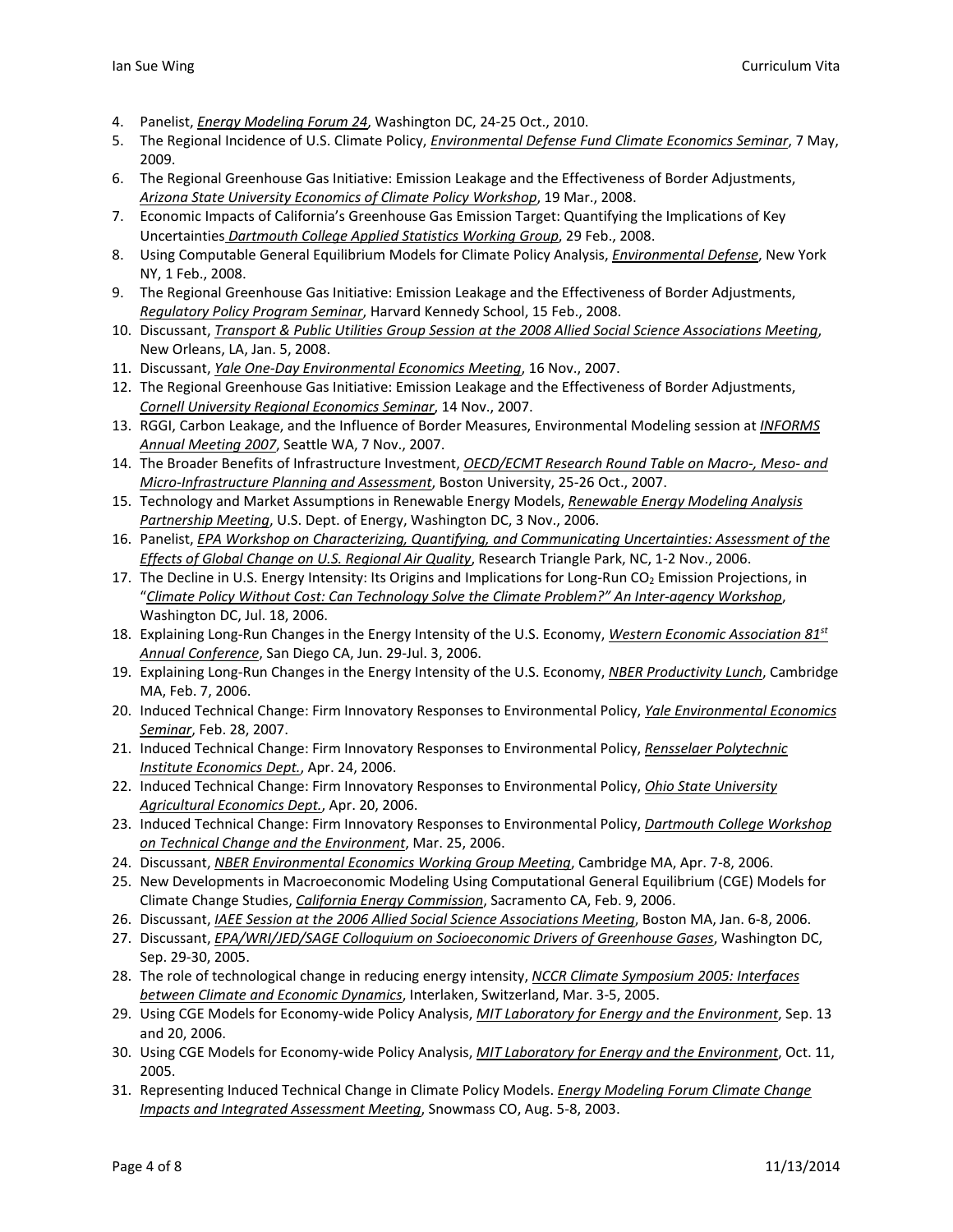- 32. Induced Technical Change and the Cost of Climate Policy, in Representing Technological Change in Models for Climate Policy Analysis: Lessons from Different Approaches, *AERE Session at the 2004 Allied Social Science Associations Meeting*, San Diego CA, Jan. 3, 2004.
- 33. Induced Technical Change and the Cost of Climate Policy, *University of Colorado Environmental and Resource Economics Workshop*, Boulder CO, Jul. 17‐18, 2003.
- 34. Induced Technical Change and the Cost of Climate Policy, *Center for the Integrated Study of the Human Dimensions of Global Change, Carnegie Mellon University*, Pittsburgh PA, Mar. 7, 2003.
- 35. Cost Reduction in Solar Photovoltaics: David vs. Goliath or Bambi vs. Godzilla? *Hewlett Foundation Workshop on Learning‐by‐Doing in Energy Technologies*, Resources for the Future, Washington DC, June 17‐18, 2003.
- 36. Climate Change: The Current Policy Landscape. *Luncheon Meeting of the U.S. Association for Energy Economics New England Chapter*, Cambridge MA, June 6, 2002.

## **Presentations and Papers at Conferences and Workshops**

- 1. Regional Electricity Market Impacts of GHG Emission Limits: Evidence from a Bottom‐Up Top‐Down Model, *INFORMS Annual Meeting 2011*, Charlotte NC, Nov. 16, 2011.
- 2. The Changing Regional Structure of U.S. Carbon Dioxide Emissions, 1963‐2002 (with James Baldwin), *56th Annual North American Meeting of the Regional Science Association International*, New York NY, Nov. 20, 2008.
- 3. Regional Adjustment to Rising Energy Costs, *56th Annual North American Meeting of the Regional Science Association International*, New York NY, Nov. 21, 2008.
- 4. Understanding the Drivers of U.S. Carbon Dioxide Emissions: A Regional Approach (with James Baldwin), *56th Annual North American Meeting of the Regional Science Association International*, New York NY, Nov. 21, 2008.
- 5. A Spatial Perspective on the 2004 Election, *54th Annual North American Meeting of the Regional Science Association International*, Savannah GA, Nov. 9, 2007.
- 6. Limiting CO<sub>2</sub> Emissions in a Federal System: Understanding and Mitigating the Cost of U.S. Climate Policy at the State Level, *53rd Annual North American Meeting of the Regional Science Association International*, Toronto, Canada, Nov. 17‐18, 2006.
- 7. Limiting CO<sub>2</sub> Emissions in a Federal System: Understanding and Mitigating the Cost of U.S. Climate Policy at the State Level, *ECOMOD International Conference on Regional and Urban Modeling*, Free University of Brussels, June 1‐3, 2006.
- 8. A Spatial Perspective on the 2004 Election, *Midwest Political Science Association Meeting*, Chicago IL, Apr. 21‐ 23, 2006.
- 9. Absolute vs. Intensity‐Based Limits for CO2 Emission Control, Performance Under Uncertainty, *David Bradford Memorial Conference on the Design of Climate Policy*, Venice, Italy, Jul. 22‐23, 2005.
- 10. The Synthesis of Bottom‐Up and Top‐Down Approaches to Climate Policy Modeling: Electric Power Technologies and the Cost of CO2 Emission Limits, *11th Annual Conference on Computing in Economics and Finance*, Washington DC, 24 June 2005.
- 11. The Synthesis of Bottom‐Up and Top‐Down Approaches to Climate Policy Modeling: Electric Power Technologies and the Cost of  $CO<sub>2</sub>$  Emission Limits, Environment and Development Workshop, Rockefeller Center, Dartmouth College, Mar. 28, 2005.
- 12. The Energy Intensity of U.S. Production: Sources of Long‐Run Change. *IAEE Session at the 2003 Allied Social Sciences Association Meeting*, Washington DC, Jan. 4, 2003.
- 13. Primary Aluminum Production: Projected Greenhouse Gas Emissions and the Costs of Climate Policy. *99th Annual Meeting of The Minerals, Metals and Materials Society*, San Diego CA, March 3, 1999.

#### **Conferences and Workshops Organized**

- O1. Representing Technological Change in Models for Climate Policy Analysis: Lessons from Different Approaches, AERE Session at the Allied Social Science Associations Meeting, San Diego, Jan. 3, 2004.
- O2. Workshop on Technical Change and the Environment, Dartmouth College, Mar. 25‐26, 2006.
- O3. Workshop on "Climate Adaptation: Improving the Connection Between Empirical Research and Integrated Assessment Models", National Bureau of Economic Research, Cambridge, May 17‐18, 2012.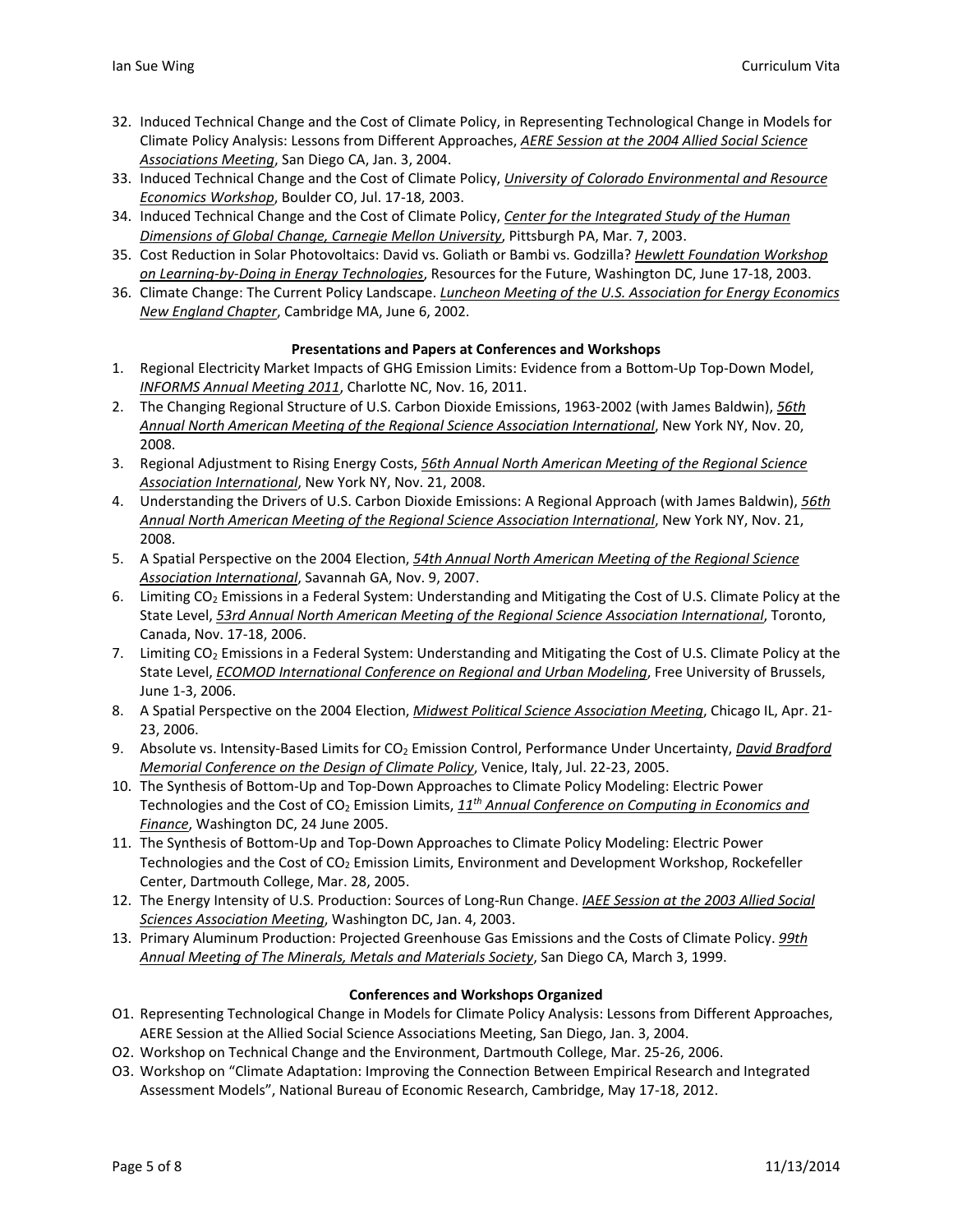## **Panel and Advisory Board Memberships**

- 1. Integrated Assessment for Climate Change Research Panel, U.S. Department of Energy, Washington DC, Jun. 2004.
- 2. Second Generation Model Advisory Panel, Science Advisory Board, U.S. Environmental Protection Agency, Nov. 2004‐2006.
- 3. Renewable Energy Modeling Analysis Partnership, U.S. Department of Energy, 2005‐2007.
- 4. National Research Council Panel on the Health, Environmental, and Other External Costs and Benefits of Energy Production and Consumption, 2008‐2009.
- 5. National Science Foundation Decision, Risk and Management Sciences, 2011‐2013.
- 6. Intergovernmental Panel on Climate Change Fifth Assessment Report Working Group III, contributing author (Chapter 6: "Assessing Transformation Pathways"), Dec. 2011‐present.
- 7. 2013 National Climate Assessment Report, lead author (Chapter 27: "Mitigation"), Feb. 2012‐present.
- 8. Mitigation Indicators Technical Team for the US Global Change Research Program National Climate Assessment, Feb. 2013‐present.

#### **Grants and Research Awards: Funded**

- F1. Representing Endogenous Technological Change in Climate Policy Models: General Equilibrium Approaches. U.S. Dept. of Energy Office of Science (BER), 2002‐2005, \$321,000.
- F2. Empirical and Computational Investigations of International Technology Spillovers: Effects on Income Convergence, Greenhouse Gas Emissions, and the International Transmission of Mitigation Costs, U.S. Dept. of Energy Office of Science (BER), 2006‐2008, \$323,000.
- F3. General Equilibrium Analyses of California's Global Warming Solutions Act of 2006, California Energy Commission, 2007‐2008, \$334,129.
- F4. Crops, Climate, Canals and the Cryosphere in Asia ‐ Changing Water Resources around the Earth's Third Pole (PI: Steve Frolking, UNH), National Science Foundation (Water Sustainability & Climate, Category 3), 2010‐ 2013, \$224,014.
- F5. Research in Integrated Assessment: Inter‐Model Comparison, Development, Testing, and Diagnostics (PI: John Weyant, Stanford), U.S. Dept. of Energy Office of Science (BER), 2010‐2013, \$137,891 (total award: \$6M).
- F6. The Impacts of Climate Change on the U.S. Economy: An Interregional Computable General Equilibrium Approach (PI: Robert Beach, Research Triangle Institute), U.S. Environmental Protection Agency Climate Change Division, Dec. 2011‐Jun. 2012, \$93,694.
- F7. What are Sustainable Climate Risk Management Strategies? (PI: Klaus Keller, Pennsylvania State University), National Science Foundation (Sustainability Research Networks), 2012‐2017, \$199,991 (total award: \$12M).
- F8. Research in Integrated Assessment: Inter-Model Comparison, Development, Testing, and Diagnostics— Renewal (PI: John Weyant, Stanford), U.S. Dept. of Energy Office of Science (BER), 2013-2016, \$156,028 (total award: \$4M).

#### **Grant Proposals: Unfunded**

- U1. Kuwait City: A Sustainable Development Strategy (PI: T.R. Lakshmanan, BU), Gov't of Kuwait, Oct. 2002‐Jun. 2005, \$875,542.
- U2. Absolute vs. Intensity-Based Emission targets for CO<sub>2</sub> Control: Theoretical and Empirical Assessments of Performance Under Uncertainty (PI: A.D. Ellerman, MIT), U.S. Environmental Protection Agency, Jun. 2004‐ May 2007, \$307,785.
- U3. Regional Economic Simulation of Air Pollution Emissions: A Nested Spatial Equilibrium Approach, U.S. Environmental Protection Agency, Sep. 2004‐Aug. 2007, \$742,106.
- U4. Maximum Likelihood Estimation of Gravity‐Type Spatial Interaction Models with Spatial and Temporal Autocorrelation: An Application to U.S. Migration (PI: J.P. Cohen, Hartford), NSF (Mathematical Social & Behavioral Sciences), Sep. 2005‐Aug. 2007, \$446,441.
- U5. Spatially and Temporally Autocorrelated Gravity Models: An Application to Migration and Regional Economic Growth in the U.S. (PI: J.P. Cohen, Hartford), NSF (Economics/Geography & Regional Science), Feb. 2006‐Jan. 2008, \$182,825.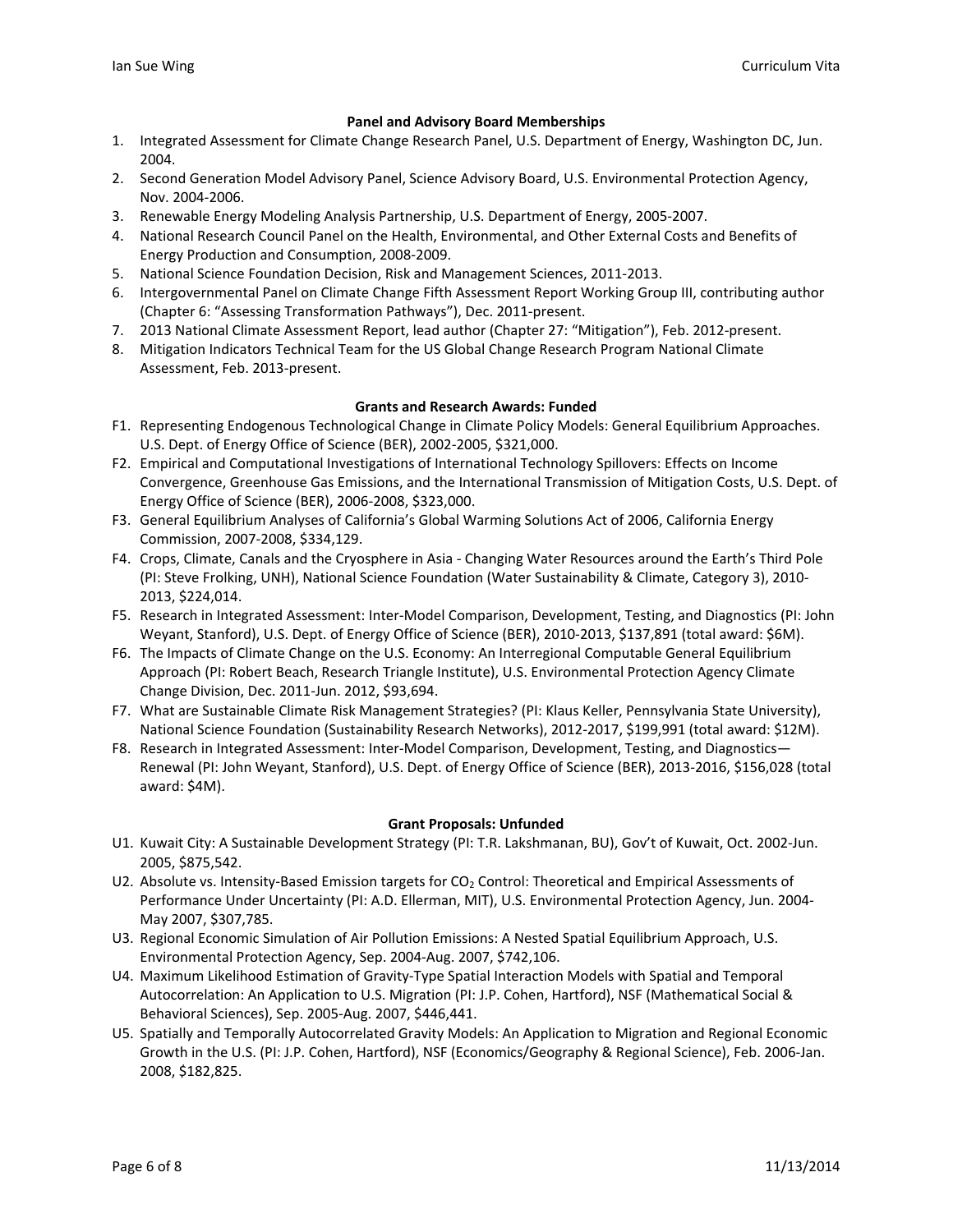- U6. Climatic implications of U.S. urbanization: An assessment of the radiative impacts and feedbacks of land use, land cover change (PI: L.R. Hutyra, BU), NSF (Coupled Natural Human Systems), Sep. 2011‐Aug. 2014, \$500,000.
- U7. An integrated assessment using decadal predictions of U.S. regional climate variability forced by the tropical Pacific (PI: B.A. Anderson, BU), NSF/NOAA/DOE/USDA (EaSM2).
- U8. Flooding by Hurricanes and the Sustainability of Coastal Development (PI: S. Fagherazzi, BU), NSF Coastal SEES (Science, Engineering and Education for Sustainability), Sep. 2013‐Aug. 2018, \$850,000.

#### **Editorial Boards**

*Energy Economics*, Associate editor, 2006‐2012. *Environmental and Resource Economics*, Co‐Editor, 2013‐present.

#### **Refereeing**

Journal of Environmental Economics and Management, Land Economics, The Energy Journal, Energy Economics, Resource and Energy Economics, Journal of Applied Economics, Energy Policy, Climatic Change, Ecological Economics, The B.E. Journals in Economic Analysis and Policy, Journal of the Japanese and International Economies, Journal of Policy Analysis and Management, National Science Foundation (Economics, Geography & Regional Science, Social and Behavioral Sciences, Decision, Risk & Management Sciences), NWO/Netherlands Organization for Scientific Research, Pew Center on Global Climate Change, Proceedings of the National Academy of Sciences, European Economic Review, The Economic Journal, European Research Council.

#### **Professional Memberships**

American Economic Association (AEA), International Association for Energy Economics (IAEE), Association of Environmental and Resource Economists (AERE)

#### **Teaching**

- 1. Fundamentals of International Economics (CAS IR292), International Relations Dept.
- 2. Environmental Policy Analysis (CAS GE420/620), Dept. of Geography & Environment
- 3. U.S. Environmental Policy (CAS GE425/625), Dept. of Geography & Environment
- 4. Climate Change Policy Analysis and Modeling (CAS GE512), Dept. of Geography & Environment

#### **Theses Supervised**

- 2004 Lars Seifert, MA International Relations & Environmental Policy, Boston University
- 2005 Bradley Strode, Work for Distinction, BA Environmental Analysis & Policy, Boston University
- Amy R. Richmond, Ph.D. Geography, Boston University (3rd reader)
- 2006 Aysen H. Gencer, Ph.D. Geography, Boston University (3<sup>rd</sup> reader)
- Alexandra Lempp, Ph.D. Economics, University of Paris I (2<sup>nd</sup> reader)
- 2008 Dina Salem, MA International Relations & Environmental Policy James Baldwin, Ph.D. Geography & Environment, Boston University (1<sup>st</sup> reader)
- 2010 Elisa Lanzi, Ph.D. Economics, University of Venice (3<sup>rd</sup> reader) Kathryn Schu, Ph.D. Geography & Environment, Boston University (1<sup>st</sup> reader)

In progress J. Winkler, C. Gately, J. Woolacott, Ph.D. Earth & Environment, Boston University (supervisor)

# **University Service**

- Curriculum development for courses GE309, GE420/620, GE425/625 and GE460/660, Dept. of Geography & Environment, 2003‐2005
- Director of Undergraduate Studies, Dept. of Geography & Environment, 2006‐2009
- Member, search committee for environment and development position, Dept. of Geography & Environment, 2007‐2008
- Social Science Curriculum Committee, BU College of Arts & Sciences, 2010‐2013(chair, 2011‐2012)
- Director of Graduate Studies, Dept. of Geography & Environment, Sep. 2011‐2012
- Member: Departmental Curriculum Committee, Dept. of Earth & Environment, Sep. 2013‐present